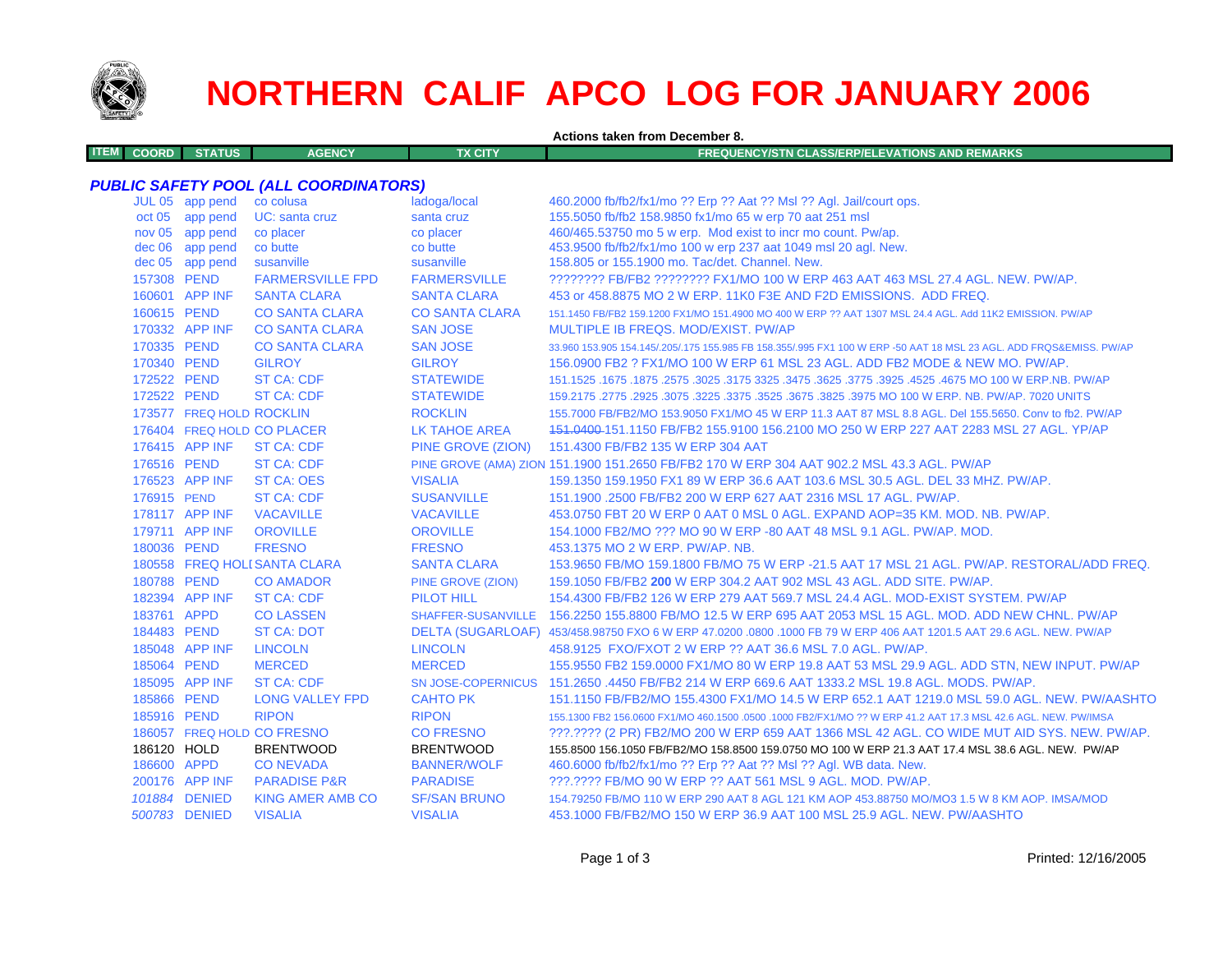|             |                  |                 |                                    |                       | Actions taken from December 8.                                                                                         |  |
|-------------|------------------|-----------------|------------------------------------|-----------------------|------------------------------------------------------------------------------------------------------------------------|--|
| <b>ITEM</b> | <b>COORD</b>     | <b>STATUS</b>   | <b>AGENCY</b>                      | <b>TX CITY</b>        | <b>FREQUENCY/STN CLASS/ERP/ELEVATIONS AND REMARKS</b>                                                                  |  |
|             |                  | 201257 IN PROG  | <b>CLOVIS</b>                      | <b>CLOVIS</b>         | 465.51250 MO 6 W ERP PW/AP, RELOCATE, PW/AP                                                                            |  |
|             | 544145 APPD      |                 | SIERRA LAKES WAT DIST SODA SPRINGS |                       | 155,8800 FB/MO 60 W ERP 72.9 AAT 2101 MSL 12 AGL, PW/FCCA, RESTORAL, CONDITIONAL APPD.                                 |  |
|             |                  | C DENIAL RIPON  |                                    | <b>RIPON</b>          | 155.1300 FB2 156.0600 FX1/MO 453.6750 FB2/FX1/MO 100 W ERP 41.2 AAT 17.3 MSL 42.6 AGL. NEW, PW/IMSA                    |  |
|             | 102712 APPD      |                 | <b>QUEEN OF THE VALLEY NAPA</b>    |                       | 155,3400 .3550 .4000 FB/MO 150 W ERP -136 AAT 14 MSL 43 AGL, NEW, PW/IMSA.                                             |  |
|             | 500872 APPD      |                 | <b>CA PARKS &amp; REC</b>          | <b>RIO VISTA</b>      | 453/458.06250 2 W MO. F1D. IRRIGATION SYSTEM. NEW. PW/AASHTO.                                                          |  |
|             | 201408 APPD      |                 | <b>ST CA: P&amp;R</b>              | <b>RIO VISTA</b>      | 458,93750 MO 2 W ERP F2D. IRRIGATION SYSTEM HAND HELD CONTROLLER. PW/AP                                                |  |
|             | 201447 APPD      |                 | <b>ST CA: CHP</b>                  | <b>COULTERVILLE</b>   | 42,5000 FB 95 W ERP 331.6 AAT 868.7 MSL 30.5 AGL, ADD STN, PW/AP                                                       |  |
|             | 201479 APPD      |                 | <b>CHICO</b>                       | <b>CHICO</b>          | 458,98750 FXO/MO 2 W ERP -27.8 AAT 61.8 MSL 7.0 AGL. IRRIG SYS. NEW, PW/AP                                             |  |
|             |                  | 201544 IN PROG  | <b>HAYWARD</b>                     | <b>HAYWARD</b>        | 460,0875 or .1625 OR .2625 FB/FB2/MO 8 W ERP -71.6 AAT 22 MSL 4.2 AGL. NEW, NB, VOICE, PW/AP                           |  |
|             | 201618 APPD      |                 | ST CA: CHP                         | SUNOL/LVRMORE         | 42.4800 FB 120 W ERP 589.9 AAT 786 MLS 45.1 AGL. PW/AP. ADDS FREQ TO EXIST SITES.                                      |  |
|             |                  | 510813 IN PROG  | <b>MORGAN HILL</b>                 | <b>MORGAN HILL</b>    | 155,1150 FB/FB2 100 W ERP 105.1 AAT 280 MSL 8 AGL, MOD EXIST SYS, PW/AASHTO.                                           |  |
|             |                  |                 |                                    |                       |                                                                                                                        |  |
|             | 470-512 MHz POOL |                 |                                    |                       |                                                                                                                        |  |
|             |                  | nov 02 app pend | st ca: oes                         | bay area (coord chnl) | ???.???? Fb/fb2/fx1/mo ?? W erp ?? Aat ??msl ??agl. Bay inter-agency intercom.                                         |  |
|             |                  | 201278 IN PROG  | <b>CO CONTRA COSTA</b>             | <b>CLAYTON</b>        | 489,0000 489,3750 489,6750 490,0000 FB8/MO8 42 W ERP 431 AAT 577 MSL 46 AGL, YP/AP,                                    |  |
|             |                  | 201279 IN PROG  | <b>CO CONTRA COSTA</b>             | <b>ORINDA</b>         | 482.7250 484.7650 489.2000 FB8/MO 33 W ERP 487 AAT 583 MSL 43 AGL, PW/AP                                               |  |
|             |                  | 201289 IN PROG  | <b>CO CONTRA COSTA</b>             | <b>MARTINEZ</b>       | 482,5750 483,0000 483,4000 483,7750 FB8/MO8 137 W ERP 239 AAT 273 MSL 36.6 AGL, PW/AP, NEW.                            |  |
|             |                  | 201290 IN PROG  | <b>CO CONTRA COSTA</b>             | <b>SAN RAMON</b>      | 488,8000 489,1500 489,4750 489,8750 FB8/MO 23 W ERP 585 AAT 786 MSL 43 AGL, PW/AP                                      |  |
|             |                  | 201291 IN PROG  | <b>CO CONTRA COSTA</b>             | <b>MARTINEZ</b>       | 483,2000 483,6000 489,5500 490,3750 FB8/MO8 71 W ERP -43 AAT 4 MSL 66 AGL, YP/AP,                                      |  |
|             |                  | 201292 IN PROG  | <b>CO CONTRA COSTA</b>             | <b>CLAYTON</b>        | 483,9250 484,9500 FB/MO 42 W ERP 484,3000 487,3000 484,7500 487,7500 5 W ERP 431 AAT 577 MSL 46 AGL                    |  |
|             |                  | 201293 IN PROG  | <b>CO CONTRA COSTA</b>             | <b>ORINDA</b>         | 490,5250 484,9500 FB/MO 487,9500 484,3000 484,7500 487,3000 487,7500 MO 50 W 33 W ERP 487 AAT 583 MSL 43.6 AGL, PW/AP, |  |
|             |                  | 201295 IN PROG  | <b>CO CONTRA COSTA</b>             | <b>SAN RAMON</b>      | 490.2500 484.9500 FB/MO 12 W ERP 484.3000 484.7500 487.3000 487.7500 MO 50 W 585 AAT 786 MSL 43 AGL                    |  |
|             | 154537 APPD      |                 | <b>MOBILE RELAY ASSOC</b>          | <b>VACA/BIG ROCK</b>  | 489.38750 FB6/FX1T/MO6 1000 W ERP 623 AAT 829 MSL 61 AGL, IG/EWA, NEW.                                                 |  |
|             | 184903 APPD      |                 | <b>CRYSTAL SMR</b>                 | <b>VALLEJO</b>        | 490.06250 FB6/MO 60 W ERP 574 AAT 812 MSL 15 AGL, NEW, IG/EWA, NEW.                                                    |  |
|             |                  | 175309 DENIED   | <b>CRYSTAL SMR</b>                 | <b>PENNGROVE</b>      | 490,91250 FB6/MO 225 W ERP 206 AAT 481 MSL 15 AGL, IG/EWA, NEW.                                                        |  |
|             | 180740 APPD      |                 | <b>CRYSTAL SMR</b>                 | <b>NOVATO</b>         | 483.68750 FB6/MO 291 W ERP 443 AAT 575 MSL 25 AGL, NEW, IG/EWA,                                                        |  |
|             | 182619 APPD      |                 | <b>CRYSTAL SMR</b>                 | <b>MILL VLY/SF</b>    | 483,91250 FB6/MO 100 W ERP 660 AAT 766 MSL 15.8 AGL, NEW, IG/EWA,                                                      |  |
|             | 131812 APPD      |                 | <b>CRYSTAL SMR</b>                 | LOS GATOS             | 483.33750 FB6/MO 119 W ERP 722 AAT 1036 MSL 30.5 AGL. ADD NEW SITE TO EXIST. IG/EWA                                    |  |
|             | 183906 APPD      |                 | <b>CRYSTAL SMR</b>                 | <b>BURLINGAME</b>     | 484,06250 FB6/MO 90 W ERP 464 AAT 546.5 MSL 61 AGL, ADD SITE TO EXIST SYS, IG/EWA.                                     |  |
|             | 091718 APPD      |                 | <b>CRYSTAL SMR</b>                 | <b>BAY AREA</b>       | 484.83750/487.83750 MO 50 W ERP. IG/EWA, ADDS MO TO EXIST SYSTEM.                                                      |  |
|             | 092404 APPD      |                 | DAVID HERNANDEZ                    | <b>OAKLAND</b>        | 490.13750 FB6C 413 W ERP 354 AAT 444 MSL 49 AGL, IG/EWA, NEW.                                                          |  |
|             | 113413 APPD      |                 | <b>CRYSTAL SMR</b>                 | <b>BAY AREA</b>       | 486,4250 MO 63 W ERP. IG/EWA. ADDS MO TO EXIST FB6. WIDE AREA.                                                         |  |

## *800 MHz PUBLIC SAFETY (GP, YP, GF, YF)*

| 38630 APPD  |                        | qustine                                   | qustine             | 868.5500 fb/fb2/fx1/mo 60 w erp 25.8 aat 31.3 msl 46.7 agl. New. Gf/ap                              |
|-------------|------------------------|-------------------------------------------|---------------------|-----------------------------------------------------------------------------------------------------|
|             |                        | 156156 APP INF CHABOT-LOS POSADAS HAYWARD |                     | ???.???? FB2/MO 65 W ERP ?? AAT 12.1 MSL 10.5 AGL. NEW GP/AP.                                       |
|             |                        | 176408 FREQ HLD ST CA: P&R                | PINE GROVE (ZION)   | 856.7375 858.7625 FB/FB2/FX1/MO 184 W ERP 282.9 AAT 902 MSL 43.3 AGL. ADD 2N CHNL MINOR MODS. GP/AP |
|             | 180044 APP INF CO NAPA |                                           | <b>BERRYESSA PK</b> | 856,96250 FB 280 W ERP 647.2 AAT 932 MSL 6.1 AGL, ADD TO EXIST, GP/AP, MOB DATA,                    |
|             | 181958 APP INF         | <b>OAKI AND</b>                           | <b>OAKI AND</b>     | 858.93750 FB2/FX1/MO 105 W ERP -3 AAT 91.4 MSL 18.9 AGL, ADD NEW FREQ, PW/AP                        |
| 183985 PEND |                        | ST CA: DOT                                |                     | LEE VINING (CONWAY 859.73750 FB/FB2 860.98750 FB 496 W ERP 98 AAT 2560 MSL 30.5 AGL. MOD. GP/AP.    |
| 201298 APPD |                        | <b>LIVERMORE</b>                          | <b>LIVERMORE</b>    | 856/857/858/859/860.96250 FB/FB2/FX1/MO 163 W ERP 12 AAT 226 MSL ??AGL. INCR MO/FX1 COUNTS, YP      |

 $\mathcal{L}^{\text{max}}$